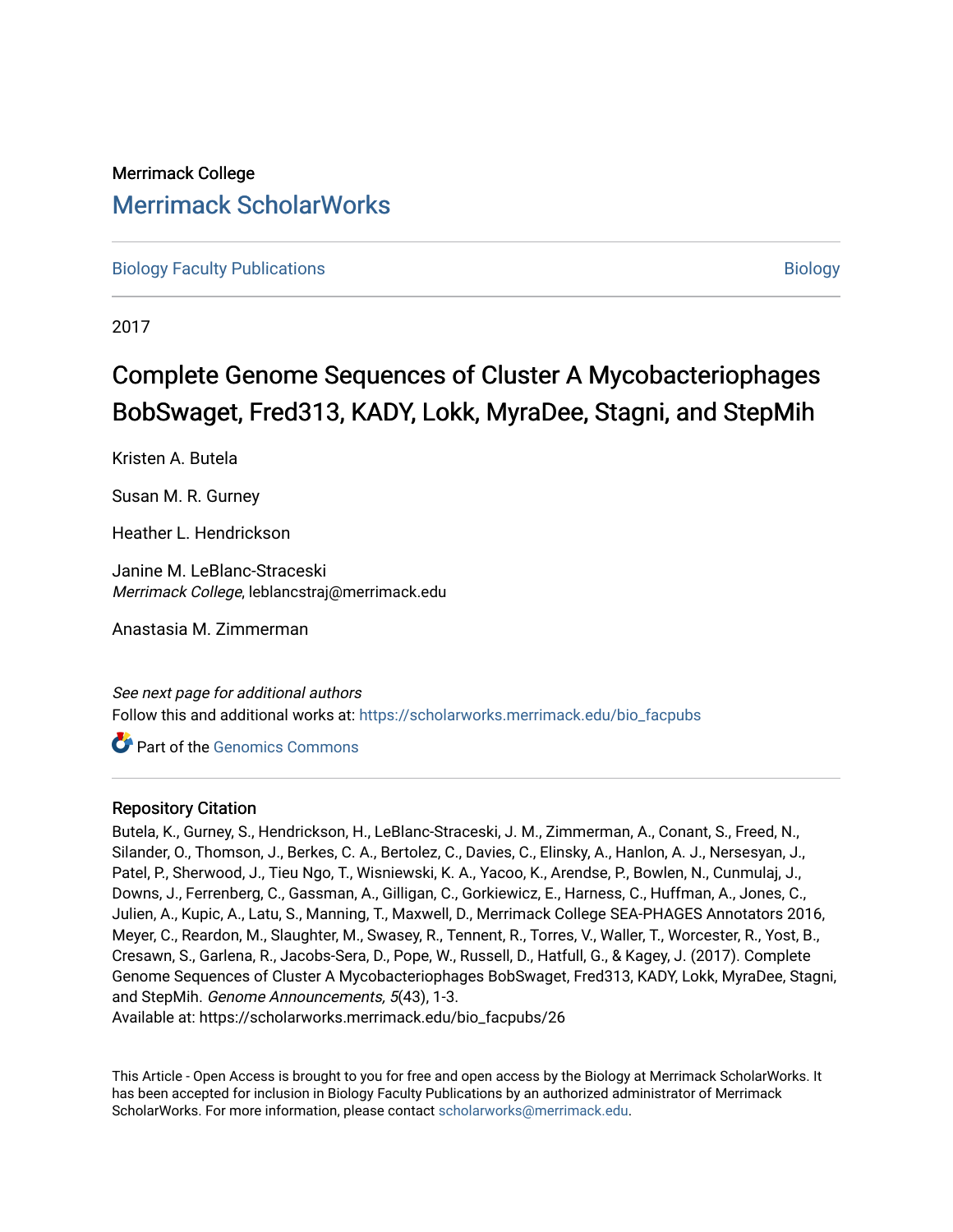### Authors

Kristen A. Butela, Susan M. R. Gurney, Heather L. Hendrickson, Janine M. LeBlanc-Straceski, Anastasia M. Zimmerman, Stephanie B. Conant, Nikki E. Freed, Olin K. Silander, Joshua J. Thomson, Charlotte A. Berkes, Cristina Bertolez, Courtney G. Davies, Amber Elinsky, Alison J. Hanlon, Juliette Nersesyan, Payal Patel, John Sherwood, Tiffany Tieu Ngo, Kathryn A. Wisniewski, Kathrine Yacoo, Paul M. Arendse, Nathan W. Bowlen, Jasmina Cunmulaj, Julie L. Downs, Charlee A. Ferrenberg, Alexandra E. Gassman, Cody E. R. Gilligan, Emily Gorkiewicz, Christopher Harness, Anthony Huffman, Christina Jones, Anna Julien, Alexis E. Kupic, Sayonara F. Latu, Thomas J. Manning, Danielle Maxwell, Merrimack College SEA-PHAGES Annotators 2016, Catherine E. Meyer, Madeleine Reardon, Matthew Slaughter, Royce Swasey, Rebecca I. Tennent, Victoria Torres, Tamia Waller, Rachel M. Worcester, Brooke L. Yost, Steven G. Cresawn, Rebecca A. Garlena, Deborah Jacobs-Sera, Welkin H. Pope, Daniel A. Russell, Graham F. Hatfull, and Jacob D. Kagey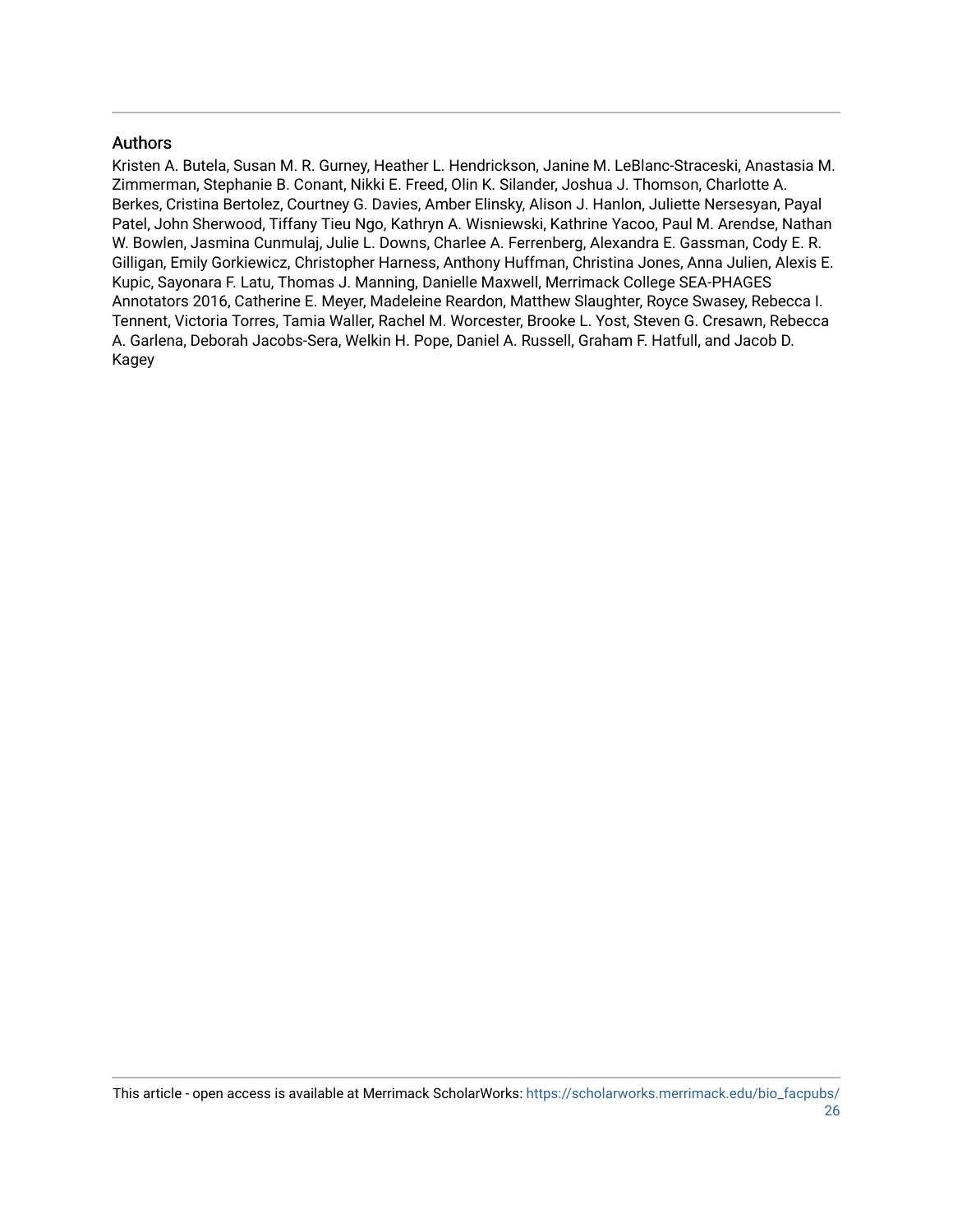#### **VIRUSES**



## **Complete Genome Sequences of Cluster A Mycobacteriophages BobSwaget, Fred313, KADY, Lokk, MyraDee, Stagni, and StepMih**

**AMERICAN SOCIETY FOR MICROBIOLOGY**  genome**A**nnouncements<sup>™</sup>

**Kristen A. Butela,a Susan M. R. Gurney,b [Heather L. Hendrickson,](http://orcid.org/0000-0003-3471-4397)c** Janine M. LeBlanc-Straceski,<sup>d</sup> Anastasia M. Zimmerman,<sup>e</sup> Stephanie B. Conant,<sup>f</sup> **Nikki E. Freed,<sup>c</sup> Olin K. Silander,<sup>c</sup> Joshua J. Thomson,<sup>g</sup> Charlotte A. Berkes,<sup>d</sup> Cristina Bertolez,d Courtney G. Davies,c Amber Elinsky,f Alison J. Hanlon,d Juliette Nersesyan,<sup>c</sup> Payal Patel,<sup>f</sup> John Sherwood,<sup>f</sup> Tiffany Tieu Ngo,<sup>f</sup> Kathryn A. Wisniewski,d Kathrine Yacoo,f Paul M. Arendse,c Nathan W. Bowlen,a** Jasmina Cunmulaj,<sup>f</sup> Julie L. Downs,<sup>a</sup> Charlee A. Ferrenberg,<sup>a</sup> Alexandra E. Gassman,<sup>a</sup> Cody E. R. Gilligan,<sup>c</sup> Emily Gorkiewicz,<sup>f</sup> **Christopher Harness,f Anthony Huffman,f Christina Jones,f Anna Julien,f Alexis E. Kupic,a Sayonara F. Latu,c Thomas J. Manning,c Danielle Maxwell,f Merrimack College SEA-PHAGES Annotators 2016, Catherine E. Meyer,c Madeleine Reardon,f Matthew Slaughter,a Royce Swasey,f Rebecca I. Tennent,c Victoria Torres,f Tamia Waller,f Rachel M. Worcester,a Brooke L. Yost,a [Steven G. Cresawn,](http://orcid.org/0000-0002-2162-562X)i Rebecca A. Garlena,h Deborah Jacobs-Sera,h [Welkin H. Pope,](http://orcid.org/0000-0002-2012-2924)h Daniel A. Russell,h Graham F. Hatfull,h Jacob D. Kageyf**

Division of Natural and Health Sciences, Seton Hill University, Greensburg, Pennsylvania, USA<sup>a</sup>; Department of Biology, Drexel University, Philadelphia, Pennsylvania, USAb; Institute of Natural and Mathematical Sciences, Massey Phage Whanau, Massey University, Auckland, New Zealand<sup>c</sup>; Department of Biology, Merrimack College, North Andover, Massachusetts, USA<sup>d</sup>; Department of Biology, College of Charleston, Charleston, South Carolina, USAe; Biology Department, College of Engineering and Science, University of Detroit Mercy, Detroit, Michigan, USA<sup>f</sup>; Division of Integrated Biomedical Sciences, University of Detroit Mercy School of Dentistry, Detroit, Michigan, USAg; Department of Biological Sciences, University of Pittsburgh, Pittsburgh, Pennsylvania, USA<sup>h</sup>; Biology Department, James Madison University, Harrisonburg, Virginia, USA<sup>i</sup>

**ABSTRACT** Seven mycobacteriophages from distinct geographical locations were isolated, using Mycobacterium smegmatis  $mc<sup>2</sup>155$  as the host, and then purified and sequenced. All of the genomes are related to cluster A mycobacteriophages, BobSwaget and Lokk in subcluster A2; Fred313, KADY, Stagni, and StepMih in subcluster A3; and MyraDee in subcluster A18, the first phage to be assigned to that subcluster.

ycobacterium smegmatis mc<sup>2</sup>155 is a well-characterized actinobacterium that is used as a host for bacteriophage discovery [\(1\)](#page-3-0). There are currently over 1,300 completely sequenced mycobacteriophages that have been discovered by participants in the Howard Hughes Medical Institute Science Education Alliance-Phage Hunters Advancing Genomics and Evolutionary Science (SEA-PHAGES) program [\(2,](#page-3-1) [3\)](#page-3-2). These phages are considerably diverse, forming 24 clusters (clusters A to Z) and six singletons (those without close relatives). Cluster A is the largest cluster, with over 500 individual phage members, and it is subdivided into multiple subclusters based on overall sequence relationships [\(4,](#page-4-0) [5\)](#page-4-1).

Seven mycobacteriophages were isolated from soil or compost samples using either enrichment culture or direct plating with the bacterial host M. smegmatis mc<sup>2</sup>155 at 26 to 37°C. All seven phages are morphologically members of the family Siphoviridae. The genomes were sequenced using the Illumina MiSeq platform with 150-bp reads and assembled using Newbler and Consed, with at least 300-fold coverage [\(6,](#page-4-2) [7\)](#page-4-3). The

**Received** 21 September 2017 **Accepted** 27 September 2017 **Published** 26 October 2017

**Citation** Butela KA, Gurney SMR, Hendrickson HL, LeBlanc-Straceski JM, Zimmerman AM, Conant SB, Freed NE, Silander OK, Thomson JJ, Berkes CA, Bertolez C, Davies CG, Elinsky A, Hanlon AJ, Nersesyan J, Patel P, Sherwood J, Tieu Ngo T, Wisniewski KA, Yacoo K, Arendse PM, Bowlen NW, Cunmulaj J, Downs JL, Ferrenberg CA, Gassman AE, Gilligan CER, Gorkiewicz E, Harness C, Huffman A, Jones C, Julien A, Kupic AE, Latu SF, Manning TJ, Maxwell D, Merrimack College SEA-PHAGES Annotators 2016, Meyer CE, Reardon M, Slaughter M, Swasey R, Tennent RI, Torres V, Waller T, Worcester RM, Yost BL, Cresawn SG, Garlena RA, Jacobs-Sera D, Pope WH, Russell DA, Hatfull GF, Kagey JD. 2017. Complete genome sequences of cluster A mycobacteriophages BobSwaget, Fred313, KADY, Lokk, MyraDee, Stagni, and StepMih. Genome Announc 5:e01182-17. [https://doi](https://doi.org/10.1128/genomeA.01182-17) [.org/10.1128/genomeA.01182-17.](https://doi.org/10.1128/genomeA.01182-17)

**Copyright** © 2017 Butela et al. This is an openaccess article distributed under the terms of the [Creative Commons Attribution 4.0](https://creativecommons.org/licenses/by/4.0/) [International](https://creativecommons.org/licenses/by/4.0/) license.

Address correspondence to Jacob D. Kagey, [kageyja@udmercy.edu.](mailto:kageyja@udmercy.edu)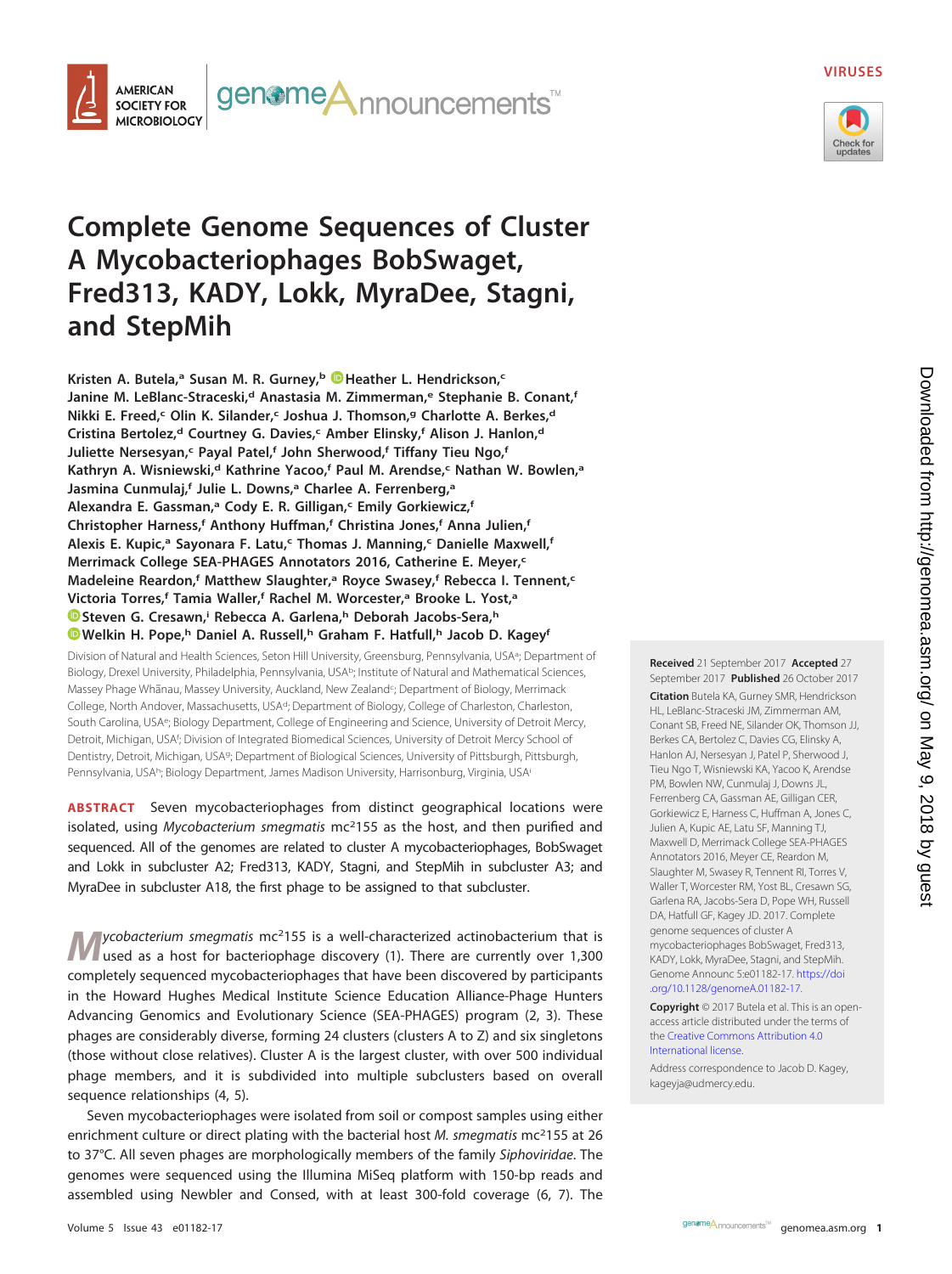| Phage name       | Accession no. | Length (bp) | $G+C$ content $(\%)$ | No. of ORFs <sup>a</sup> | No. of tRNAs | Cluster        | Location of isolation |
|------------------|---------------|-------------|----------------------|--------------------------|--------------|----------------|-----------------------|
| <b>BobSwaget</b> | MF185727      | 50,400      | 63.3                 | 89                       |              | A2             | Andover, MA, USA      |
| Lokk             | MF324899      | 51,008      | 63.4                 | 88                       |              | A2             | Andover, MA, USA      |
| Fred313          | MF373840      | 50,053      | 64.0                 | 85                       |              | A <sub>3</sub> | Chesterfield, MI, USA |
| <b>KADY</b>      | MF185729      | 50,898      | 64.2                 | 90                       |              | A <sub>3</sub> | Warren, MI, USA       |
| StepMih          | MF185733      | 50,841      | 64.0                 | 93                       |              | A <sub>3</sub> | Auckland, New Zealand |
| Stagni           | MF185732      | 50,856      | 64.0                 | 89                       |              | A <sub>3</sub> | Livonia, MI, USA      |
| MyraDee          | MF141539      | 50,514      | 62.7                 | 94                       |              | A18            | Saltsburg, PA, USA    |

<span id="page-3-3"></span>**TABLE 1** Seven newly isolated cluster A mycobacteriophages

aORFs, open reading frames.

genomes were annotated using DNA Master [\(http://cobamide2.bio.pitt.edu\)](http://cobamide2.bio.pitt.edu), Glimmer [\(8\)](#page-4-4), GeneMark [\(9\)](#page-4-5), Starterator, Phamerator [\(10\)](#page-4-6), HHPRED [\(11\)](#page-4-7), BLASTp searches against the NCBI nonredundant and actinobacteriophage [\(http://phagesdb.org\)](http://phagesdb.org) databases [\(12,](#page-4-8) [13\)](#page-4-9), Aragorn [\(14\)](#page-4-10), tRNAscanSE [\(15\)](#page-4-11), and PECAAN [\(http://pecaan.kbrinsgd.org\)](http://pecaan.kbrinsgd.org). Phage features are listed in [Table 1.](#page-3-3)

All of the genomes are approximately 50 kb long and have nucleotide sequence similarities to those of cluster A phages. BobSwaget and Lokk are grouped into subcluster A2, and Fred313, KADY, Stagni, and StephMih are grouped into subcluster A3, according to their nucleotide sequence similarities. MyraDee is not closely related to phages in any particular subcluster and thus is the founding member of subcluster A18. We note that although Stagni and StepMih were isolated from geographically distinct locations, they share 99.8% nucleotide identity over their genome length. All of the phages have a typical cluster A genome organization, with the virion structure and assembly genes in their left arm and regulatory and replication functions in their right arm [\(16\)](#page-4-12). However, they differ in the number and types of tRNA genes near their left genome end; Kady, Stagni, and StepMih have three tRNA genes (tRNAAsn, tRNALeu, and tRNATrp), Fred313 has two (tRNAAsn, tRNATrp), BobSwaget and Lokk have one (tRNAGIn), and MyraDee has none.

All seven phages have features consistent with temperate lifestyles and encode putative immunity repressors related to L5 gp71 [\(17\)](#page-4-13). However, they differ in the genes near the centers of the genomes that confer prophage maintenance. For example, Fred313, Stagni, and StephMih code for integrases of the tyrosine recombinase family, whereas KADY and MyraDee code for serine integrases [\(18\)](#page-4-14). In contrast, BobSwaget and Lokk have parABS partitioning systems, as described for several other cluster A phages [\(19,](#page-4-15) [20\)](#page-4-16), although their ParA and ParB proteins share only 62% and 48% amino acid sequence identities, respectively. Lokk, but not BobSwaget, codes for a putative RepA protein (gp36) that is implicated in extrachromosomal prophage replication and that shares 71% amino acid identity with phage CRB1 RepA [\(20\)](#page-4-16). MyraDee codes for a putative ArdA-like antirestriction protein (gp87).

**Accession number(s).** The genome sequences reported here have been deposited in GenBank under the accession numbers given in [Table 1.](#page-3-3) The versions described here for these phages are the first versions reported.

#### **ACKNOWLEDGMENTS**

Merrimack College SEA-PHAGES student contributors are listed at [https://seaphages](https://seaphages.org/media/GA_authors/GA4_9-18-17.pdf) [.org/media/GA\\_authors/GA4\\_9-18-17.pdf.](https://seaphages.org/media/GA_authors/GA4_9-18-17.pdf) We acknowledge Jung Min, Elizabeth Moak, and Alka Suresh for contributions to discovery and annotation.

This work was supported by the Howard Hughes Medical Institute (HHMI) SEA-PHAGES program and HHMI grant 54308198 to G.F.H. Support was also provided by NIH grants UL1GM118982, TL4GM118983, and RL5GM118981 to the University of Detroit Mercy ReBUILDetroit program.

#### <span id="page-3-0"></span>**REFERENCES**

- 1. Hatfull GF. 2014. Molecular genetics of mycobacteriophages. Microbiol Spectr 2:1–36. [https://doi.org/10.1128/microbiolspec.MGM2-0032](https://doi.org/10.1128/microbiolspec.MGM2-0032-2013) [-2013.](https://doi.org/10.1128/microbiolspec.MGM2-0032-2013)
- <span id="page-3-2"></span><span id="page-3-1"></span>2. Russell DA, Hatfull GF. 2017. PhagesDB: the actinobacteriophage database. Bioinformatics 33:784 –786. [https://doi.org/10.1093/bioinformatics/btw711.](https://doi.org/10.1093/bioinformatics/btw711)
- 3. Jordan TC, Burnett SH, Carson S, Caruso SM, Clase K, DeJong RJ, Den-